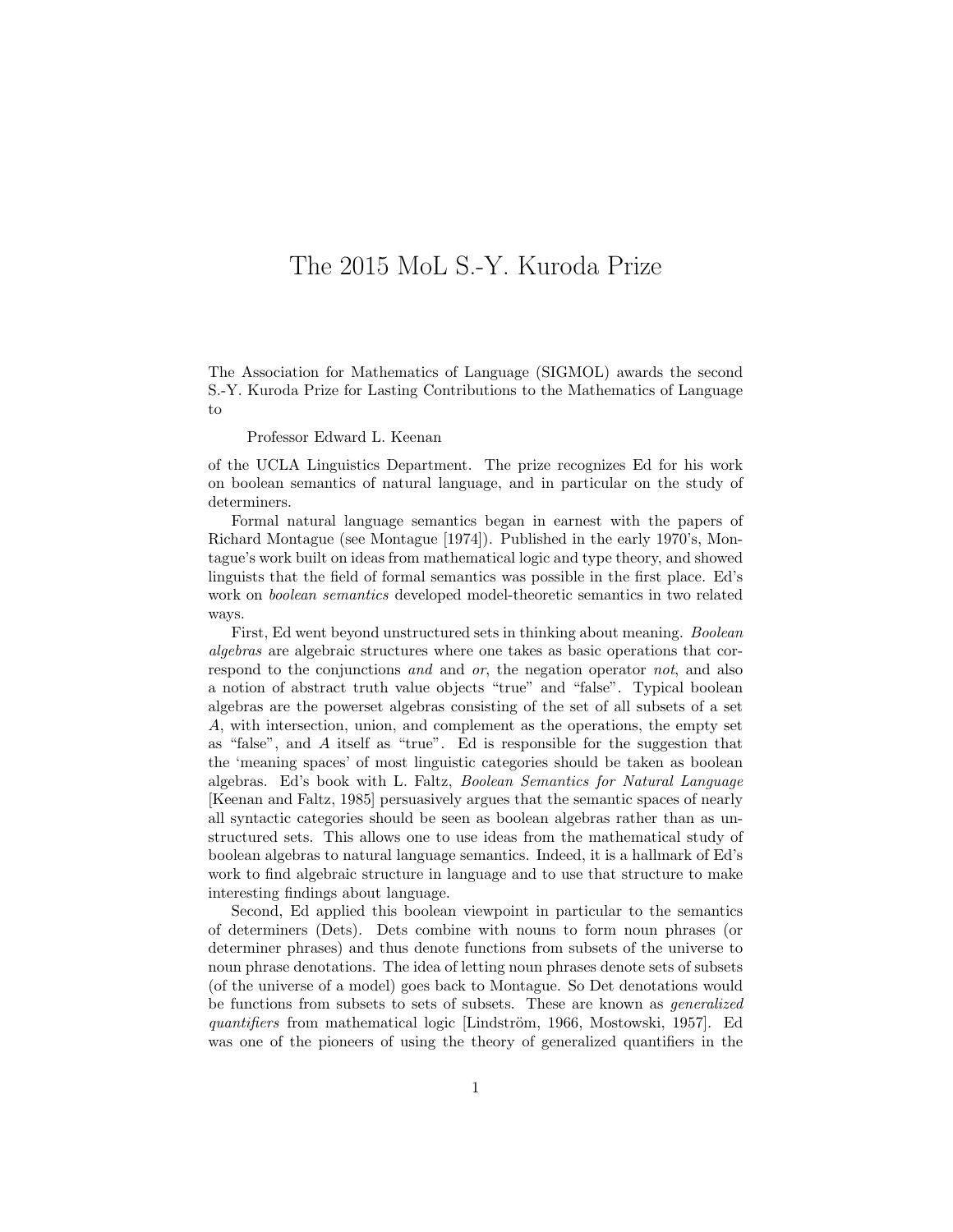semantics of noun phrases and determiners, together with Barwise and Cooper [1981] and Higginbotham and May [1981]. A crucial property of determiner denotations is that, for a sentence of the form [Det N] VP, only the objects in the restriction (the N denotation) matter for its truth value; objects in the VP denotation outside the restriction play no role. Thus, for example, Most philosophers smoke is logically equivalent to Most philosophers are philosophers who smoke; smokers that are not philosophers have no bearing on the truth or falsity of this sentence. This property was observed independently by the authors mentioned above; Keenan named it conservativity and that name has stuck.

Important early papers by Keenan on the semantics of determiners and noun phrases are Keenan and Stavi [1986] (written and circulated around 1980), Keenan and Moss [1985], and Keenan [1987]. The approach is distinctly algebraic, emphasizing the boolean structure of all the categories involved. A main interest of Ed was the *expressivity* of natural language in these categories, which he took to be the following question: Given a finite universe  $E$ , which of the mathematically possible noun, noun phrase, and determiner denotations over  $E$  are actually denotable by English phrases of the corresponding category? His well-known Effability Theorem states that all conservative functions from noun denotations to NP denotations are thus denotable. The method of proof is to start from a small class of basic determiner denotations, and then show that all conservative ones can be obtained from these by boolean operations. The result is remarkable since the number of such conservative functions grows exponentially with the size of E; as Ed showed, it is  $2^{3^n}$  when E has n elements.

Someone might object that although it is well attested that boolean structure can be found in almost all syntactic categories, can we really assume that, say, the class of Det denotations is closed under arbitrary (finite) boolean operations? Ed had several responses. One is that although it might be syntactically illicit to prefix a Det with"not", or insert "and" between two Dets, there are often other Dets with just that denotation. For example, not at least five is not an English Det, but at most four is. A more sophisticated answer used algebraic facts about possessive Dets. In fact, the analysis of a rich class of possessive English constructions in Keenan and Stavi [1986] was unprecedented both in terms of empirical coverage and systematic semantics. Keenan and Stavi gave a mathematical argument concerning the functions denoted by expressions like the possessive marker 's and the more complex 's five or more (as in John's five or more cats are a nuisance to his neighbors) that the class of Det denotations must indeed be closed under boolean operations.

Ed studied other important subclasses of Dets and their algebraic properties, such as *cardinal* Dets, *exceptive* Dets, and *intersective* Dets. The latter are those for which only the intersection of the N denotation and the VP denotation matters, and these figure in the careful analysis in Keenan [1987] of the timeworn problem of 'existential there' sentences: Why is it that *There are exactly* five guests in the garden is fine, but There are most guests in the garden is not? Ed convincingly argued that, essentially, exactly the intersective Dets can appear in these constructions, thus giving a semantic solution to this problem.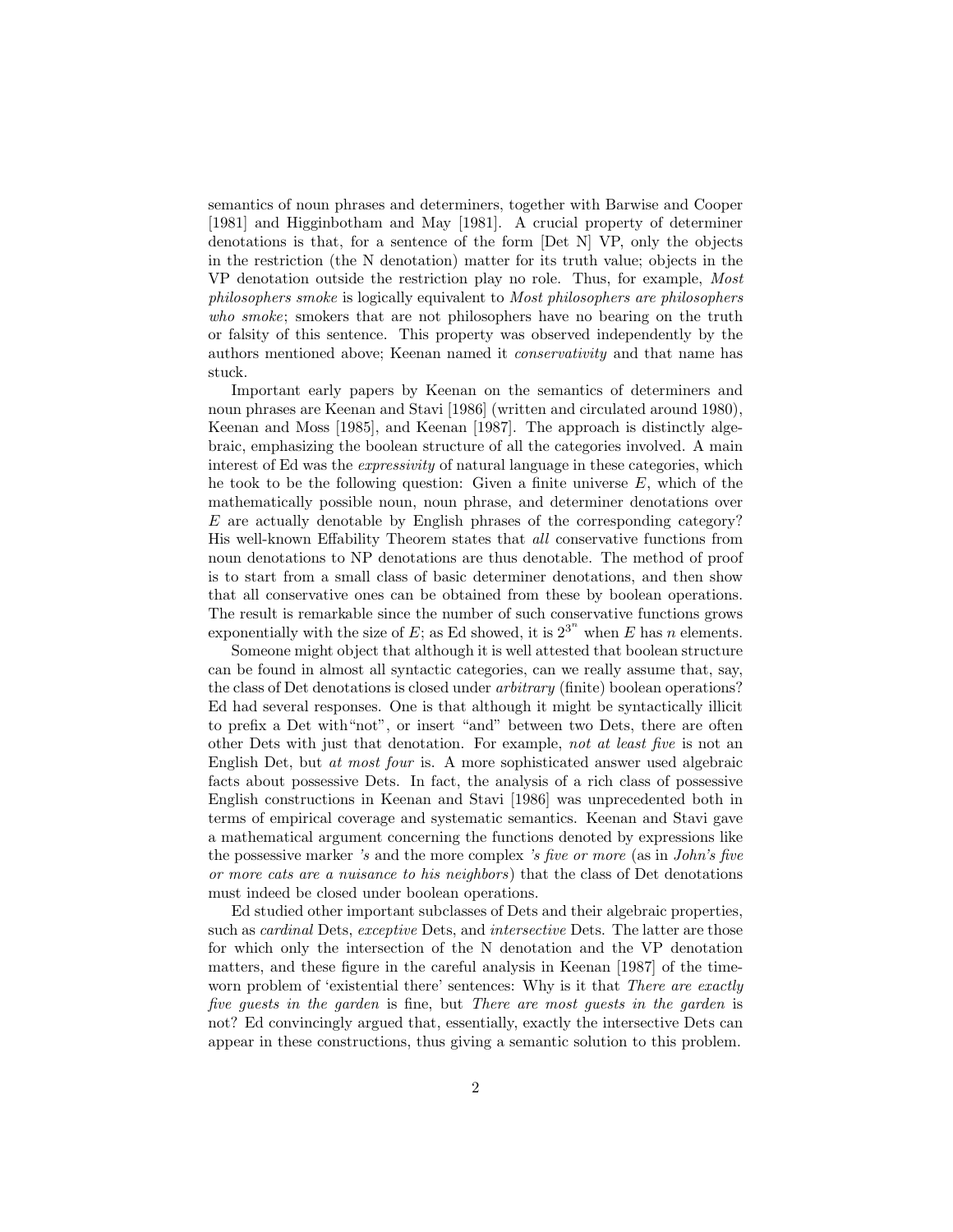Ed has many further papers on the mathematical properties of Det denotations, for example, his study of quantifier prefixes and of sortal reducibility in Keenan [1993]. Let us end by mentioning his work on polyadic quantifiers, in particular those arising from sentences with quantified subjects and objects, as in Most critics reviewed at least two films. This sentence can be taken to involve a quantifier relating two sets (critic and film) and one binary relation (reviewed), that is, a polyadic quantifier, but in this particular case a compositional analysis reveals that the quantifier is reducible to the two monadic NP denotations most critics and at least two films. It is thus inside what Johan van Benthem called the "Frege boundary", but many similar-looking constructions are not reducible; for example, Different people like different things, or Every student answered the same questions on the exam. Keenan [1992, 1996] presents an enormous variety of non-reducible constructions in English, and gives a mathematical characterization of the class of reducible quantifiers.

As we have seen, Ed's work used ideas and tools from abstract algebra in connection with serious problems in semantics. As a result, his legacy in formal semantics and in the mathematics of language is indisputable. (Indeed, Ed is famous for his work in several other areas of linguistics, but here we have focused only on boolean semantics and determiners.) The study of boolean structure in meaning spaces that he initiated is now commonplace. And his work on the semantics of determiners, both the theoretical results and the many detailed analyses of important classes of determiners, are obvious points of reference for today's formal semanticists.

Larry Moss Dag Westerståhl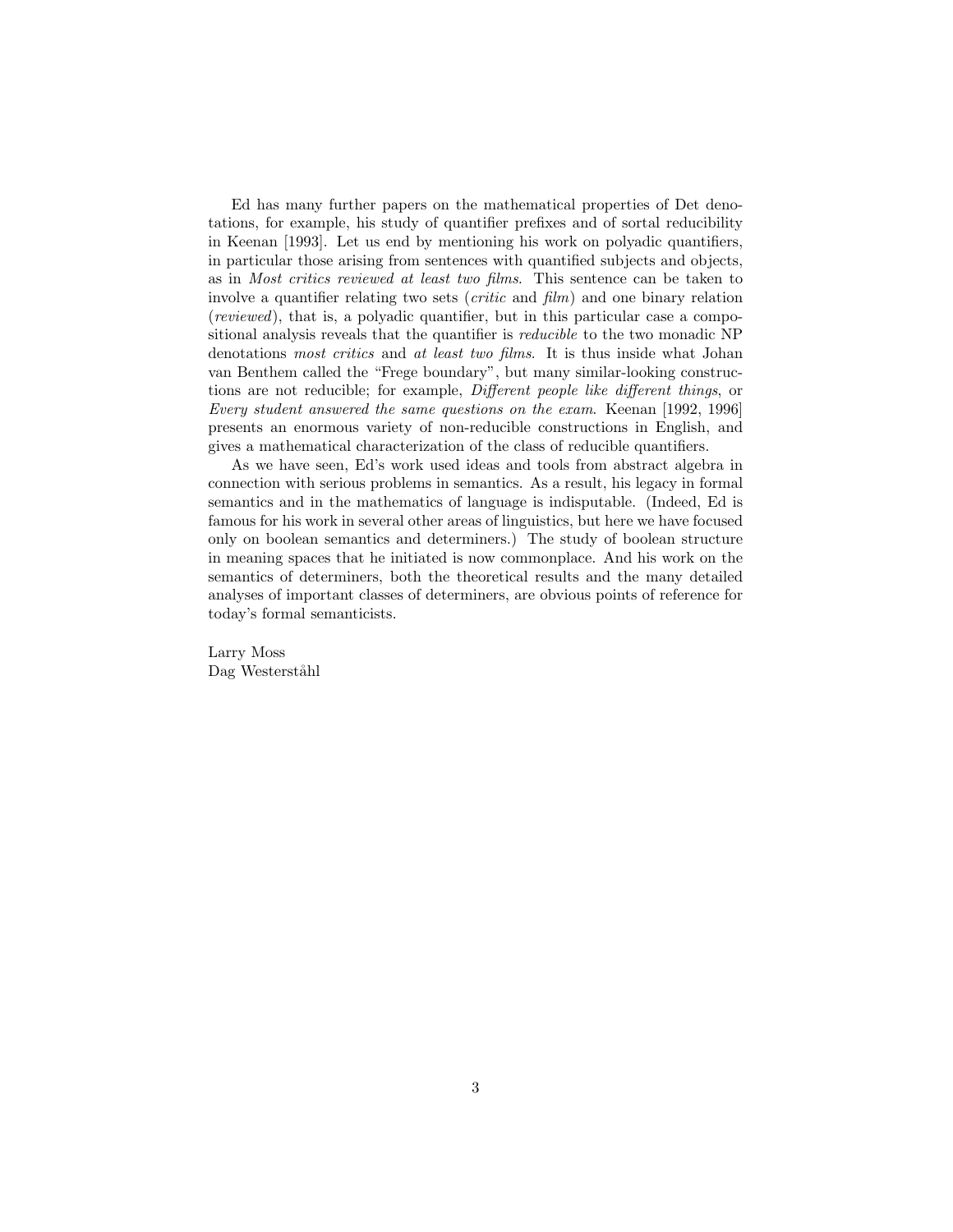## References

- Jon Barwise and Robin Cooper. Generalized quantifiers and natural language. Linguistics and Philosophy, 4:159–219, 1981.
- J. Higginbotham and R. May. Questions, quantifiers and crossing. Linguistic Review, 1:41–79, 1981.
- E. Keenan and L. Faltz. Boolean Semantics for Natural Language. Reidel, Dordrecht, 1985.
- Edward L. Keenan. A semantic definition of 'indefinite NP'. In E. Reuland and A. ter Meulen, editors, The Representation of (In)definiteness, pages 286–317. MIT Press, Cambridge MA, 1987.
- Edward L. Keenan. Beyond the Frege boundary. Linguistics and Philosophy, 15:199–221, 1992.
- Edward L. Keenan. Natural language, sortal reducibility, and generalized quantifiers. Journal of Symbolic Logic, 58:314–325, 1993.
- Edward L. Keenan. Further beyond the Frege boundary. In J. van der Does and J. van Eijck, editors, Quantifiers, Logic, and Language, pages 179–201. CSLI Publications, Stanford, 1996.
- Edward L. Keenan and Lawrence S. Moss. Generalized quantifiers and the expressive power of natural language. In Johan van Benthem and A. ter Meulen, editors, Generalized quantifiers in Natural Language, pages 73–124. Foris, Dordrecht, 1985.
- Edward L. Keenan and Jonathan Stavi. A semantic characterization of natural language determiners. Linguistics and Philosophy, 9:253–326, 1986.
- Per Lindström. First-order predicate logic with generalized quantifiers. Theoria, 32:186–195, 1966.
- R. Montague. Formal Philosophy. Yale UP, New Haven, 1974. Edited and with an introduction by R. Thomason.
- A. Mostowski. On a generalization of quantifiers. Fund. Math., 44:12–36, 1957.